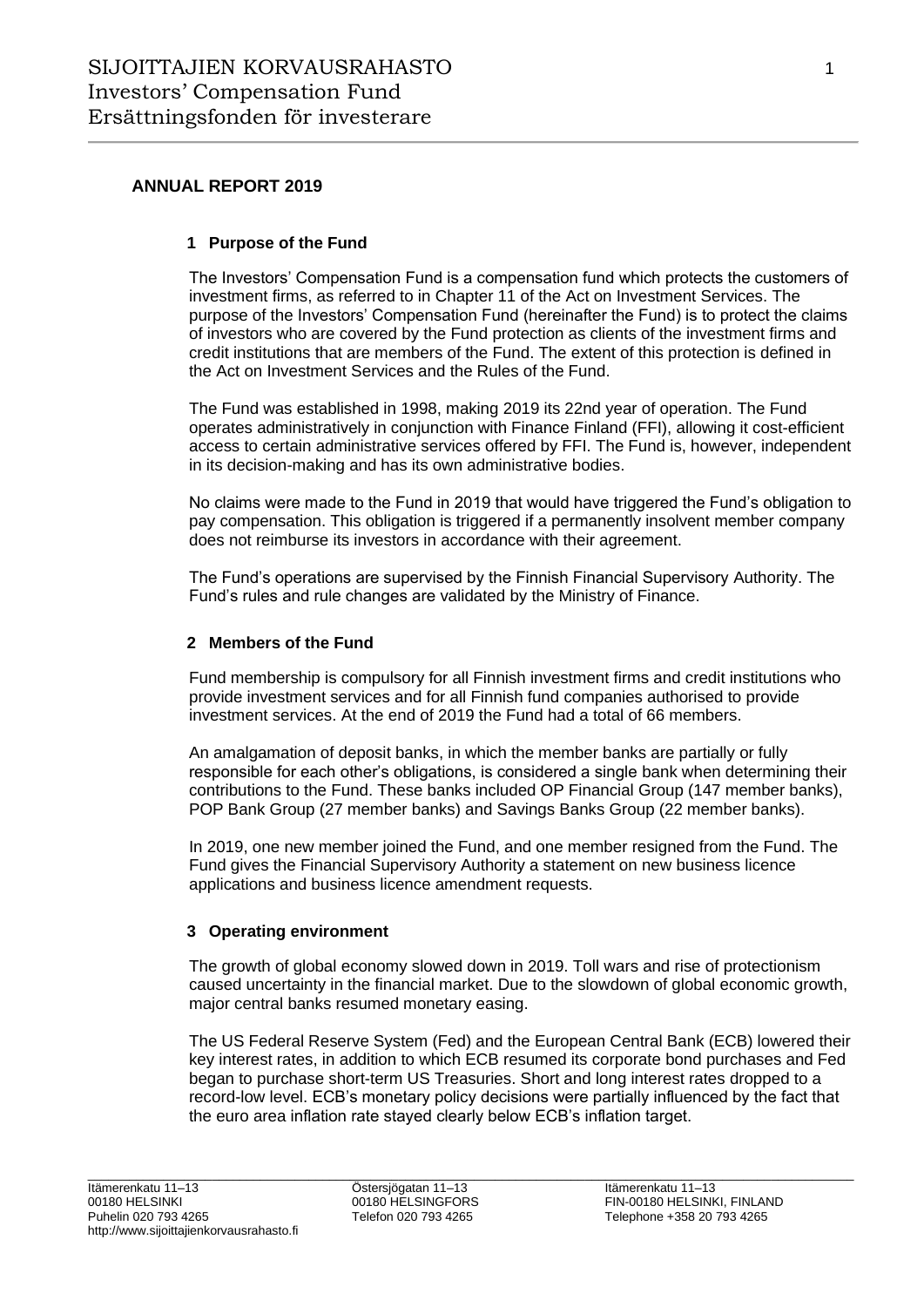Finland's economic growth is estimated to have been 1% in 2019. Growth in service exports and household consumption have maintained economic growth, but consumer confidence in the Finnish economy has already weakened. Household consumption has grown due to higher employment, improved consumer purchasing power, and low interest rates. The solvency of the domestic banking sector remained strong and banks' public lending continued its moderate growth.

For the Fund's investments, the 2019 operating environment was still largely marked by central bank measures, such as the major central banks' decisions to begin monetary easing and increase their balance sheets. ECB deposit rate remained negative, which influenced the development of Euribor rates. The yields of high-grade government bonds with short and medium-term maturities were also negative.

### **4 Focus areas of operations**

In 2019, the Fund launched a reform of contribution determination, with the objective of identifying a calculation model for contributions that is as simple, transparent and impartial as possible.

The Fund also revised its investment guidelines, which the Board uses when it makes the Fund's annual investment plan.

### **5 Administration of the Fund**

Each member of the Fund appoints one representative to the delegation of the Fund. In 2019, the delegation convened once. The delegation was chaired by Jani Eloranta, with Kirsi Lauslahti acting as vice chair.

Members of the Board of the Fund at the end of 2019 were Taina Ahvenjärvi, Päivi Kuoppa, Antti Kuosmanen, Jaana Pohjanheimo, Jussi Sokka and Bengt Wahlström. Deputy members were Pia Hidén and Mari Pekonen-Ranta. The Board convened eight times in 2019. No attendance fees were paid. The Board was chaired by Päivi Kuoppa, with Jussi Sokka acting as vice chair.

The Fund's Secretary General was LL.M. Mirjami Kajander-Saarikoski, with LL.M Piritta Poikonen acting as the deputy secretary.

The Fund's auditor was KPMG Ltd, who named Tiia Kataja, Authorised Public Accountant, as the principal auditor.

#### **6 Capital adequacy**

According to the Act on Investment Services, the Fund's assets shall amount to a minimum of €12 million, out of which at least €4.2 million is to be covered by cash assets.

At the end of 2019, the Fund's capital was  $\epsilon$ 7,170,408 ( $\epsilon$ 6,953,884 a year earlier). These assets were supplemented by Svenska Handelsbanken's loan commitment in the amount of €7 million.

 $\_$  , and the set of the set of the set of the set of the set of the set of the set of the set of the set of the set of the set of the set of the set of the set of the set of the set of the set of the set of the set of th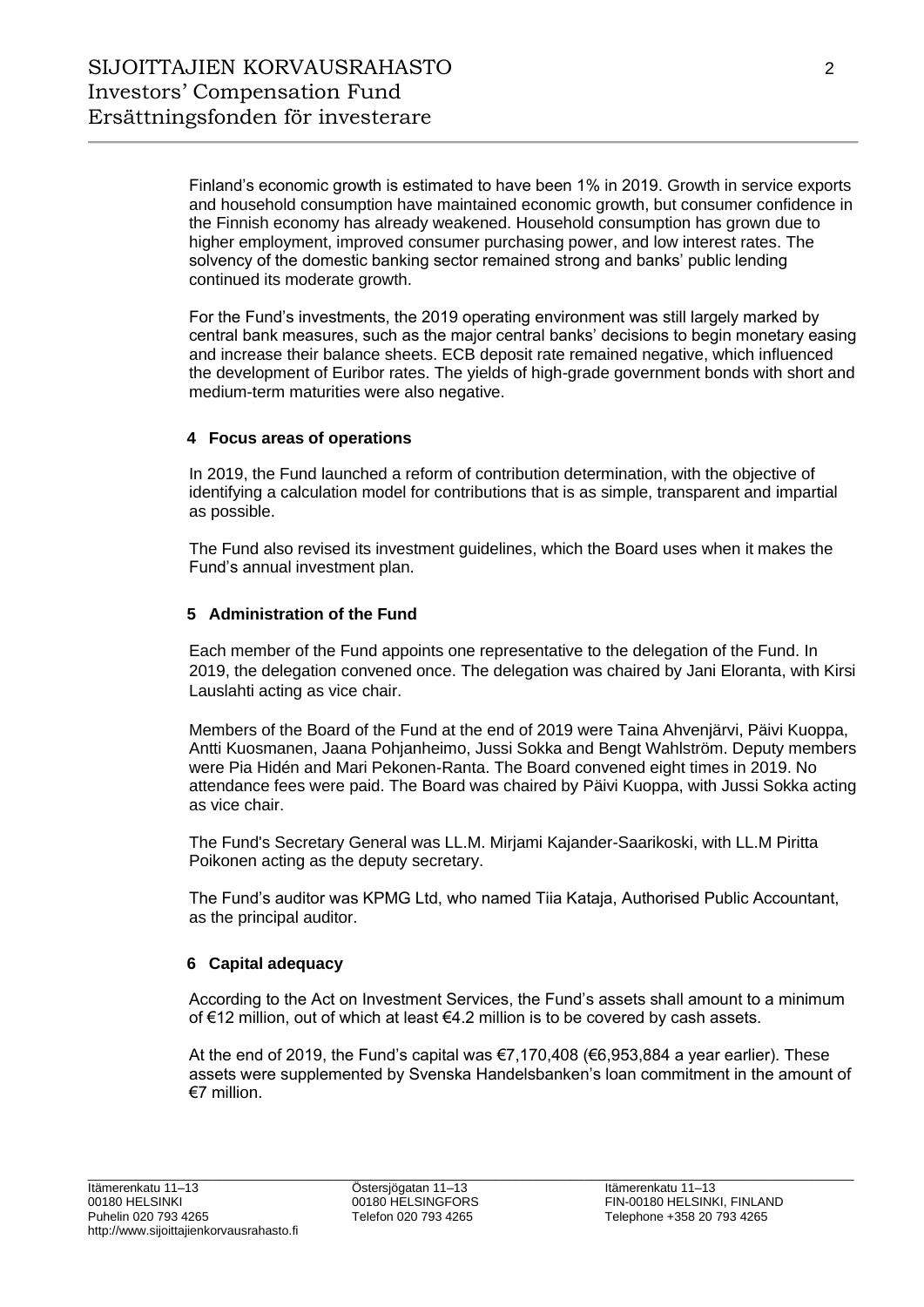#### **7 Contributions and other charges to members**

As the minimum capital requirement of  $\epsilon$ 4.2 million in cash assets had been exceeded, the Fund did not need to add to its assets by collecting contributions from members. Contributions were only charged, in accordance with the Rules, to cover expenses arising from the loan commitment. In addition to this, new members who joined the Fund after the minimum capital requirement was met were charged a weighted average contribution.

The costs arising from the administration of the Fund are covered by an administration fee charged to members. New members are charged a joining fee.

In 2019, the amount collected in contributions was €234,733 (€226,509), while administration fees were charged for €84,820 (€86,942). The year's joining fees totalled €1,600 (€3,200 the year before).

### **8 Investment of collected funds**

According to law, the Fund's assets must be invested in a reliable and effective manner that safeguards the liquidity of the fund and observes the principle of diversification. Investment income must be added to the Fund's capital. The Fund's assets are invested according to investment guidelines adopted by the delegation, based on which the Board of the Fund validates an annual investment plan.

At the end of 2019, the Fund had investments in four different fixed-income funds. The book value of the investments was €5,450,415.83 (€4,216,602.61 in 2018). The fund also held bank deposits for a total value of €2,287,606 (€3,302,167).

Calculated at current values, the Fund's investment profits for 2019 were 1.0% (-0.4% the year before). The profits were lower than the portfolio's expected long-term return, which can be explained by the low interest rate levels that even became negative for part of the year.

# **9 Performance of the Fund**

At the end of 2019, the Fund showed a surplus of €17,278 (€225,063 the year before). The weakened performance was mainly due to the fact that fund units redeemed in 2018 caused a value increase that was recognised as one-time revenue in that financial period.

Collected contributions (costs arising from the loan commitment excluded) were added to the Fund's capital. As per the Act on Investment Services, the surplus for the financial period will be added to the Fund's capital.

As the Fund has non-profit status, it does not pay income tax.

#### **10 Developments after closing of the accounts and outlook for the future**

There were no developments after the closing of the accounts.

The 2020 coronavirus pandemic has substantially increased the risk of China's economic development being weaker than forecasted. This increases the likelihood of weaker than estimated development elsewhere in the global economy. The global economic impact of the pandemic is, however, difficult to predict.